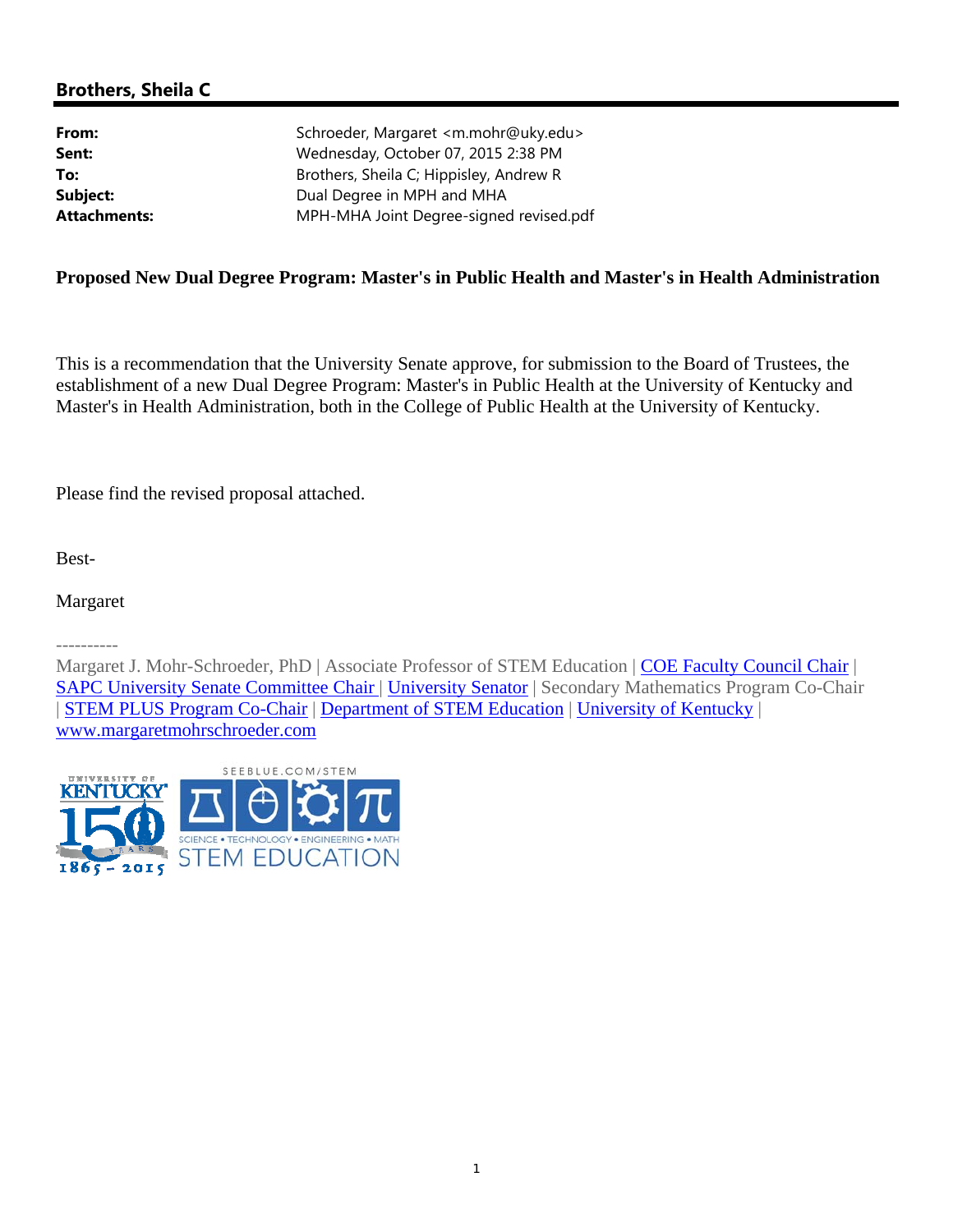## Brian,

Thanks for your call this past week re: the question of a concurrent degree for the MHA/MPH rather than a dual degree. In discussing this with our faculty, we would like to move forward with the dual degree program as it allows us to market it to attract highly qualified students who are interested in both degrees. We believe the dual degree will be particularly attractive to students interested in global health and to students looking for new job opportunities as a result of healthcare reform. This dual degree is available at other universities and we want UK to be in the mix when students are looking for this dual degree.

Let me know what the next steps are in the process, Brian, and thanks for your assistance.

Martha

Martha C. Riddell, DrPH Associate Professor and Director, MHA Program Health Management and Policy College of Public Health University of Kentucky 111 Washington Avenue Lexington, KY 40506 859-218-2012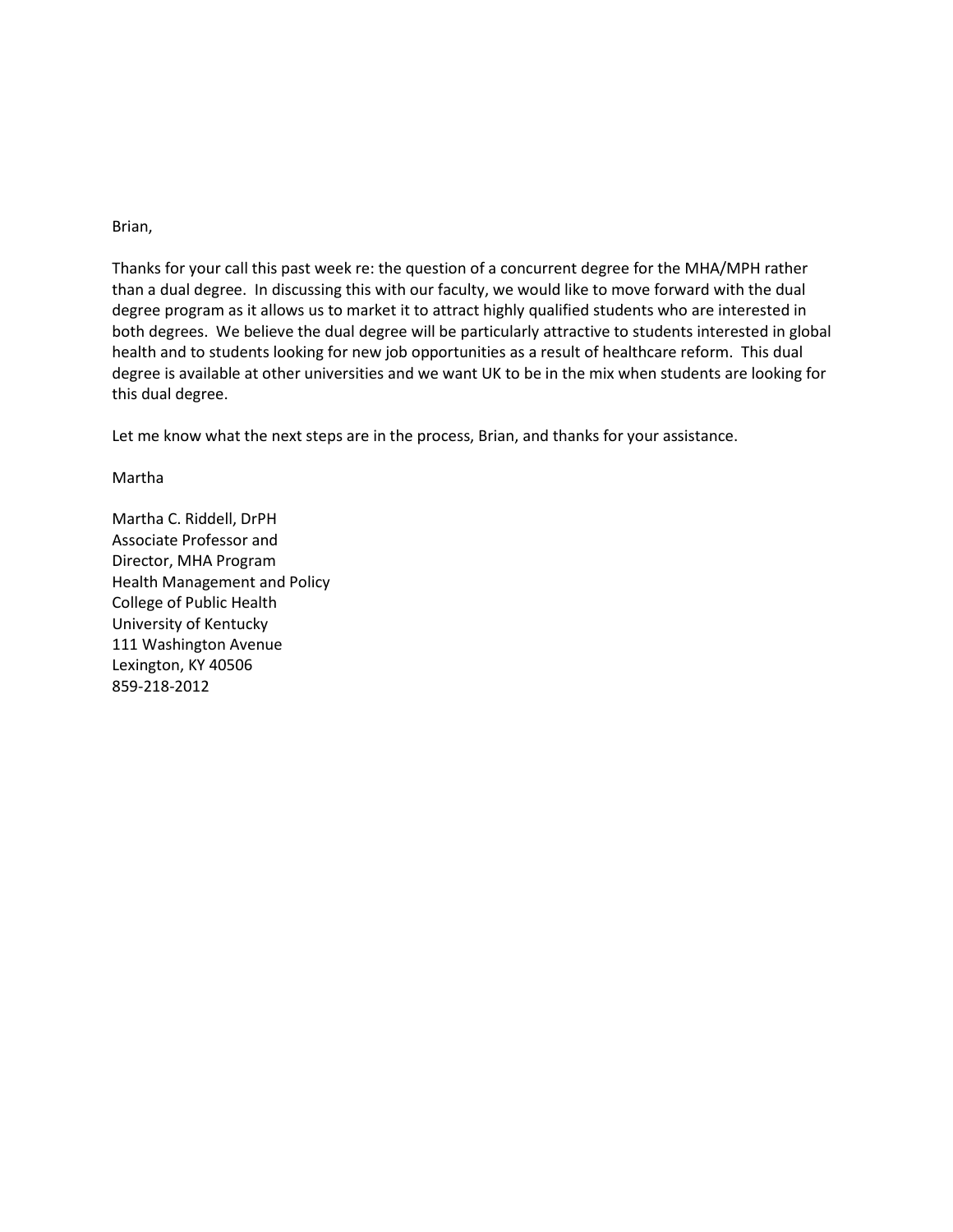## **MPH/MHA DUAL DEGREE PROGRAM**

## **Background**

The academic disciplines of healthcare and population health, which have traditionally been taught and housed in separate sectors, are rapidly converging. The new healthcare models supported by the Centers for Medicare and Medicaid Innovation focus explicitly on the essential role of non-clinical inputs to individual and community health. Likewise, the Centers for Disease Control and Prevention's Community Transformation Grant program aims to improve population health through the merging of approaches traditionally separated into public health and healthcare silos. In keeping with this nationwide articulation of the need for population health orientation in healthcare, employers in the U.S. healthcare sector are building their institutional competence in public health. Healthcare provider organizations are seeking individuals to bridge the knowledge the gap between delivery of healthcare services and management of the health of a population. Chief Population Health Officers are now being hired to lead healthcare organizations through the transition of changing reimbursement models. These market forces and caregiving paradigms point to the need for an MPH/MHA dual degree option.

The MPH/MHA is a degree that is being added by universities as the need for this combination of unique skills increases with healthcare payment reform. Since both the MHA and the MPH degrees are housed within the College of Public Health, the dual degree can be completed without requiring additional resources by the College. Students may complete the degree in two and a half or three years rather than the four years required if the degrees are completed separately. Initial enrollment is anticipated to be 2-3 students/year. Current enrollment in the MHA program is approximately 25 students while approximately 50 students are enrolled each year in the MPH program.

The University of Kentucky Master of Health Administration (MHA) degree is a two-year, 54-hour program that is accredited by the Commission on Accreditation of Healthcare Management Education (CAHME) and offered through the College of Public Health. The Master of Public Health follows a two-year, 42-hour curriculum in the College of Public Health and is accredited by the Council on Education in Public Health (CEPH) as part of the college's accreditation. Under the MPH-MHA dual degree, 9 credit hours would be recognized as fulfilling degree requirements in both programs, allowing the student to complete both MPH and MHA degrees with a total of 87 credit hours, compared with the 96 credit hours required for both programs separately. The graduate program faculty are the graduate faculty of record for each of the degrees' home departments. Initially, students will be in the MPH concentration in Population Health Management and Policy, which is housed in the same department as the MHA program. In future, if students have other MPH concentrations, the graduate faculty in their MPH home department will coordinate advising through the students' MHA advisors.

## **Structure of Program**

## **A. Admissions**

Application to both programs is through the Schools of Public Health Application System (SOPHAS). Admission standards for the dual degree are the same as for applications to each of the programs; applicants should note on all application forms that admission is being sought for the MPH/MHA dual degree program. The dual degree program is not suitable for part-time students.

Students who are currently enrolled in either the MPH or the MHA program can be considered for admission to the MPH/MHA dual degree program at the time when they apply or at the end of the first fulltime year in either program. Application for admission must be accepted by the program in which the student is not yet enrolled. The MPH/MHA program is not applicable to students who have earned one of the degrees.

## **B. Advantages**

Students can complete this dual program of study in two or three academic years , more than one year less than the combined four years of study required for the separate MPH and MHA degrees.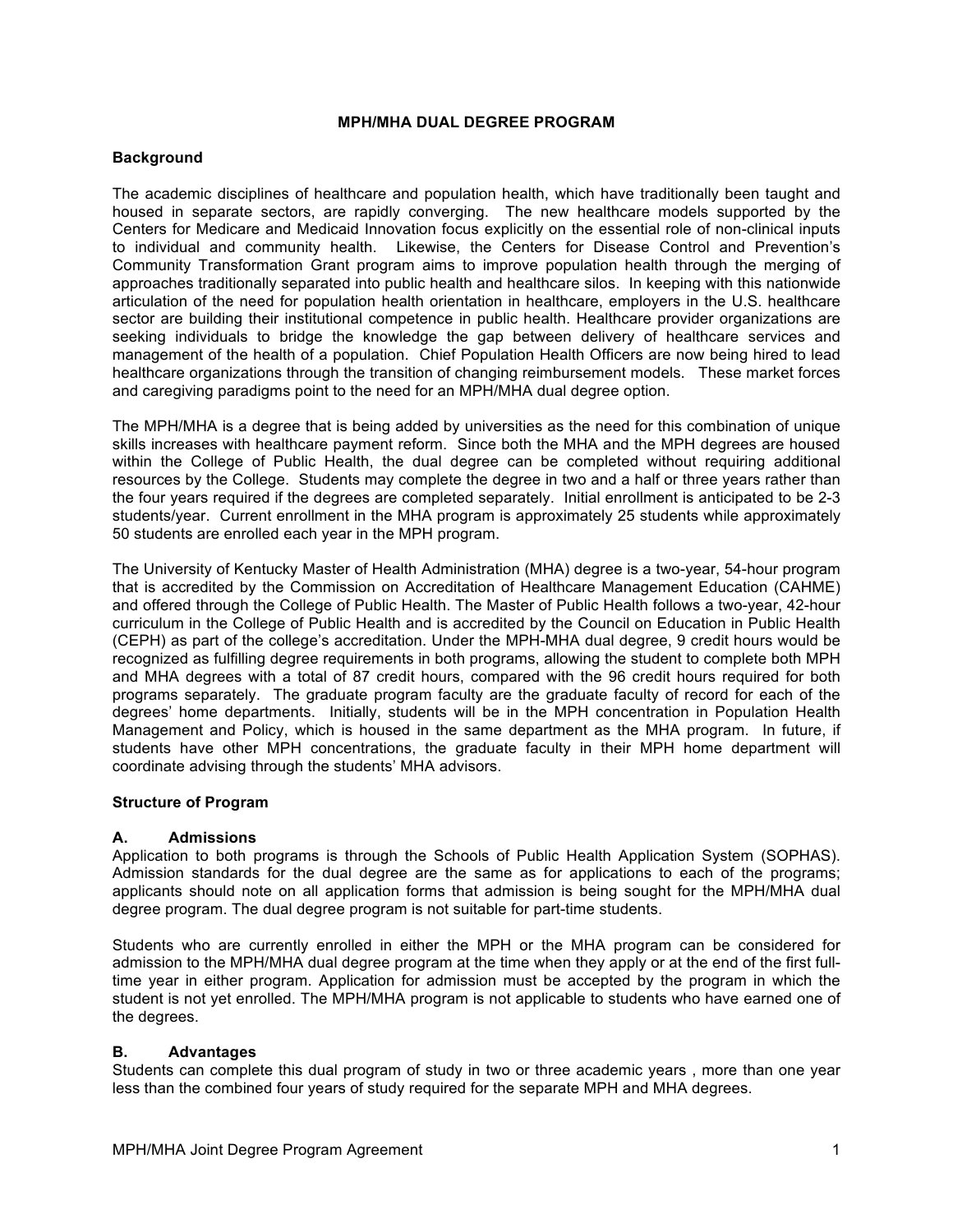## **C. Programs of Study**

To earn the MPH/MHA, a student must satisfy the graduation requirements of both degrees. If there is a scheduling problem, representatives of the two programs will resolve conflicts on an ad hoc basis.

The following track applies to all students who enter the program at the beginning of their coursework; individual tracks will be determined for students who enter after completing the first year of either program. Of note, CPH 663, which is required of MHA students to fulfill College of Public Health accreditation requirements, would not be required of dual degree students because they will complete all the core public health courses as part of their MPH curriculum.

## **See attachment**

#### **D. Grade Point Average**

Grade point average for each program is calculated independently. Dual degree students are required to remain in compliance with the academic standards of each degree-granting unit.

#### **E. Granting of MPH/MHA Degree**

Upon satisfactory completion of all degree requirements of both programs, the student is granted both degrees.

#### **G. Fee Payments**

The MPH and MHA programs are in the same college, so this issue does not arise.

#### **H. Failure to Complete MHA or MPH Requirement**

The MPH/MHA dual degrees will be granted only upon successful completion of all coursework and examinations. If a student is unable to complete the requirements of either degree, the student may complete the requirements for the remaining degree program, including up to six credit hours of coursework completed in the other program with a grade of B or better.

## **Signatures of Agreement**

Director of Graduate Studies, MPH Director of Graduate Studies, MHA

Linda Alexander, PhD Date Martha C. Riddell, DrPH Date

Wayne Sanderson, Ph.D. **Date** Date Date Date Date Date Date

Dean **Dean** Associate Dean for Academic Affairs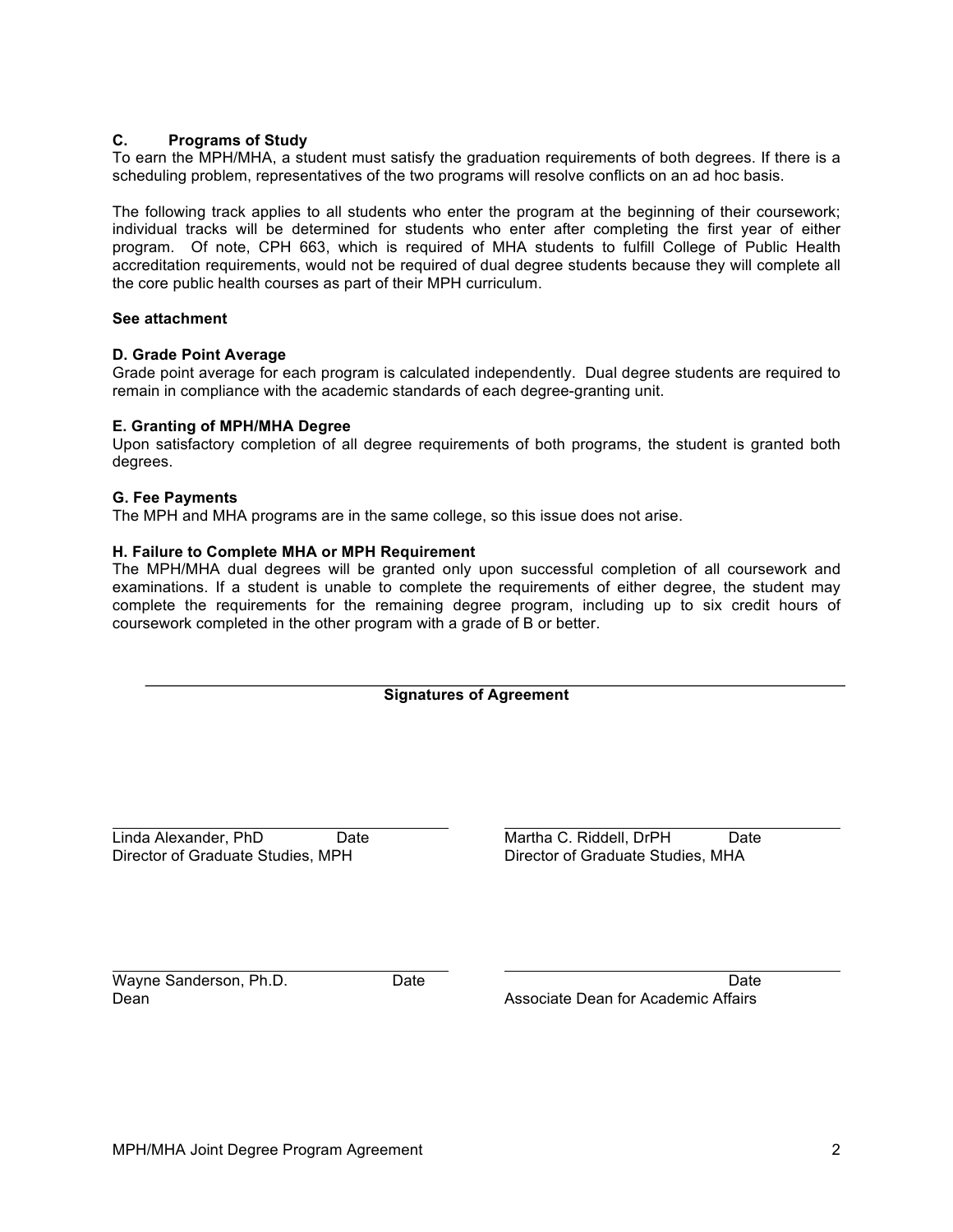Updated 9/30/2015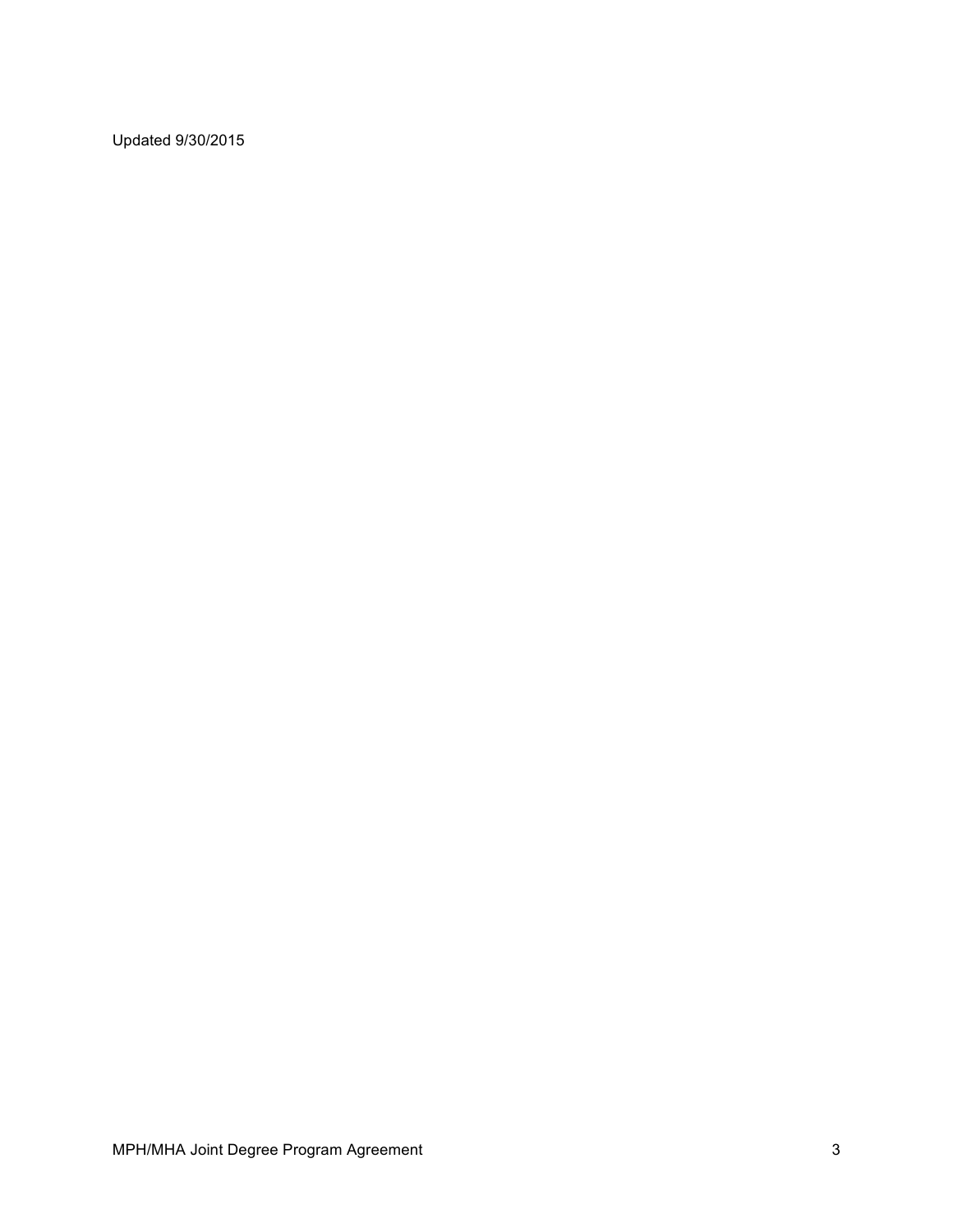Grade point average for each program is calculated independently. Joint degree students are required to remain in compliance with the academic standards of each degree-granting unit.

## **E. Granting of MPH/MHA Degree**

Upon satisfactory completion of all degree requirements of both programs, the student is granted both degrees.

#### **G. Fee Payments**

The MPH and MHA programs are in the same college, so this issue does not arise.

### **H. Failure to Complete MHA or MPH Requirement**

The MPH/MHA joint degrees will be granted only upon successful completion of all coursework and examinations. If a student is unable to complete the requirements of either degree, the student may complete the requirements for the remaining degree program, including up to six credit hours of coursework completed in the other program with a grade of B or better.

## **Signatures of Agreement**

 $\overline{\mathcal{L}}$ 11-12-14

Director of Graduate Studies, MPH Director of Graduate Studies, MHA

Linda Alexander, PhD Date Date Martha C. Riddell, DrPH  $\frac{12-14}{\text{date}}$ <br>
Here  $\frac{12-14}{\text{Martha C. Riddell, DrPH}}$  Date<br>
Director of Graduate Studies, MHA<br>  $\frac{11-12-14}{\text{Diractor of Graduate Studies, MHA}}$ <br>  $\frac{11-12-14}{\text{Diractor of Graduate Studies}}$ 

 $\overline{a}$ 

Wayne Sanderson, Ph.D. Date Date Date Date Date Date Date

Dean Associate Dean for Academic Affairs

Updated 9/26/2014

MPH/MHA Joint Degree Program Agreement DRAFT 09/17/2014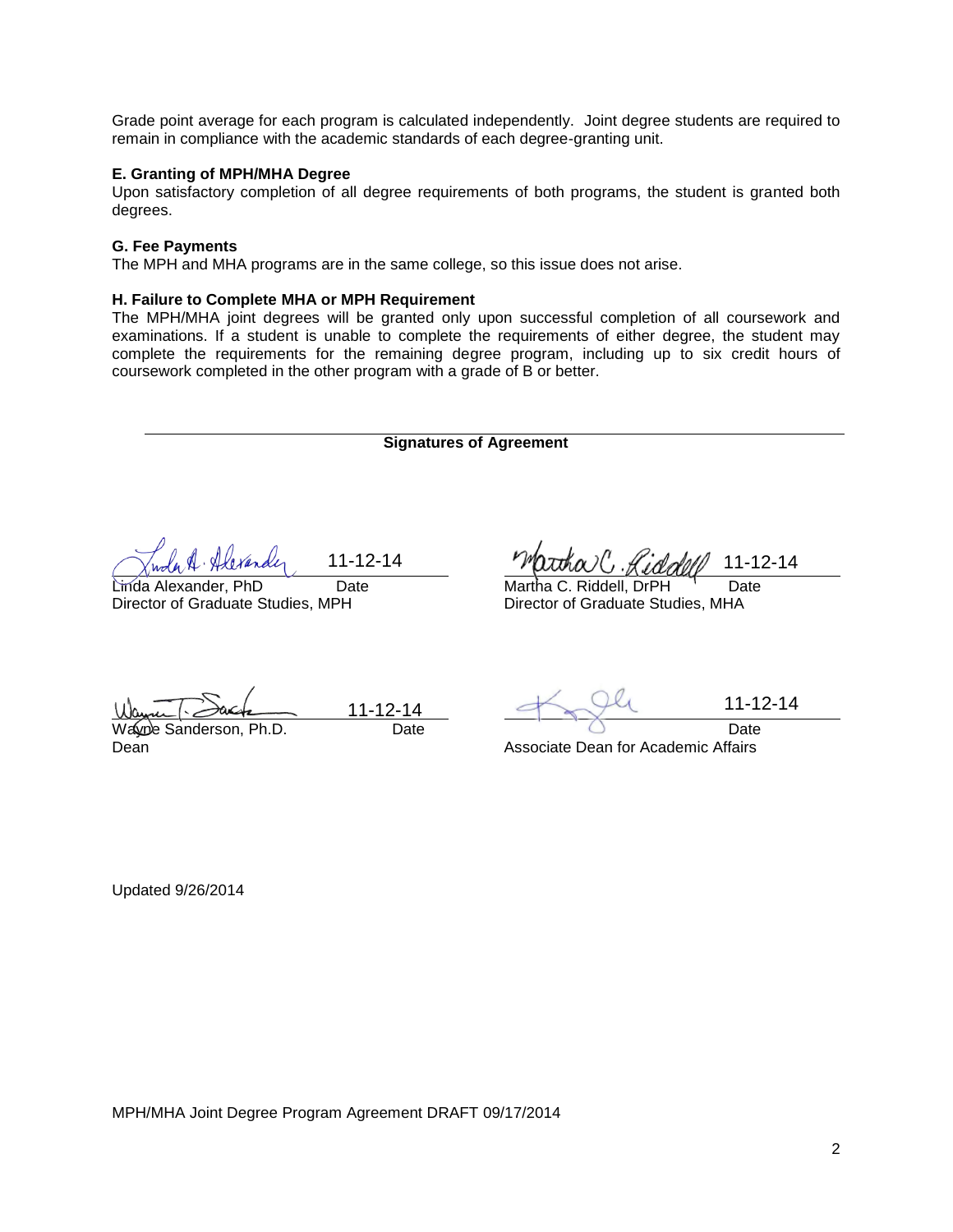| Example of MPH/MHA Curriculum                               |                                   |            |       |
|-------------------------------------------------------------|-----------------------------------|------------|-------|
|                                                             | <b>MPH</b>                        | <b>MHA</b> | Joint |
| Fall Semester (12 credits)                                  |                                   |            |       |
| CPH 600/HA 601 Overview of the U.S. Health System           | 3                                 | 3          | 3     |
| STA 580 Principles of Biostatistics OR HA 621 Quant Methods | 3                                 | 3          | 3     |
| CPH 604 Principles of Health Behavior                       | 3                                 |            |       |
| CPH 650 Management of Public Health Organizations           | 3                                 |            |       |
|                                                             | 12<br><b>Cumulative subtotals</b> | 6          | 6     |
| Spring Semester (12 credits)                                |                                   |            |       |
| CPH 601 Occupational and Environmental Health               |                                   | 3          |       |
| HA 636 Health Economics                                     |                                   | 3          |       |
| HA 623 Healthcare Operations Management                     |                                   | 3          |       |
| HA 635 Management Accounting for Health Care Organizations  |                                   | 3          |       |
|                                                             | <b>Cumulative subtotals</b><br>15 | 15         | 6     |
| Summer Semester II (6 credits)                              |                                   |            |       |
| CPH 609 Practicum                                           | 3                                 |            |       |
| CPH 551 Comparative Health Systems (online)                 | 3                                 |            |       |
|                                                             | <b>Cumulative subtotals</b><br>21 | 15         | 6     |
| Fall Semester (12 credits)                                  |                                   |            |       |
| HA 603 Health Law                                           |                                   | 3          |       |
| HA 637 Health Finance                                       |                                   | 3          |       |
| CPH 605 Principles of Epidemiology                          | 3                                 |            |       |
| HA 673 Health Policy                                        | 3                                 | 3          | 3     |
| MPH elective                                                | 3                                 |            |       |
|                                                             | <b>Cumulative subtotals</b><br>30 | 24         | 9     |
| Spring Semester (12 credits)                                |                                   |            |       |
| CPH 753 Public Health Law                                   | 3                                 |            |       |
| HA 628 Human Resource Mgt in Healthcare                     |                                   | 3          |       |
| MHA elective                                                |                                   | 3          |       |
| HA 624 Information Systems in Healthcare                    |                                   | 3          |       |
|                                                             | <b>Cumulative subtotals</b><br>33 | 30         | 9     |
| Summer (6 credits)                                          |                                   |            |       |
| HA 711 Internship                                           |                                   | 1          |       |
| MHA elective or independent study                           |                                   | 2          |       |
| MPH elective or independent study                           | 3                                 |            |       |
|                                                             | <b>Cumulative subtotals</b><br>36 | 33         | 9     |
| Fall Semester (14 credits)                                  |                                   |            |       |
| HA 602 Strategic Planning & Marketing in Healthcare         |                                   | 3          |       |
| HA 604 Healthcare Ethics and Governance                     |                                   | 2          |       |
| CPH 614 Managerial Epidemiology                             |                                   | 3          |       |
| <b>MPH</b> elective                                         | 3                                 |            |       |
| CPH 608 MPH Capstone                                        | 3                                 |            |       |
|                                                             | <b>Cumulative subtotals</b><br>42 | 41         | 9     |
| Spring Semester (13 credits)                                |                                   |            |       |
| HA 660 Decision Making in Healthcare Organizations          |                                   | 3          |       |
| HA 785 Independent Study for capstone                       |                                   | 1          |       |
| MHA electives or indep study                                |                                   | 9          |       |
|                                                             | <b>Cumulative subtotals</b><br>42 | 54         | 9     |
|                                                             |                                   |            |       |